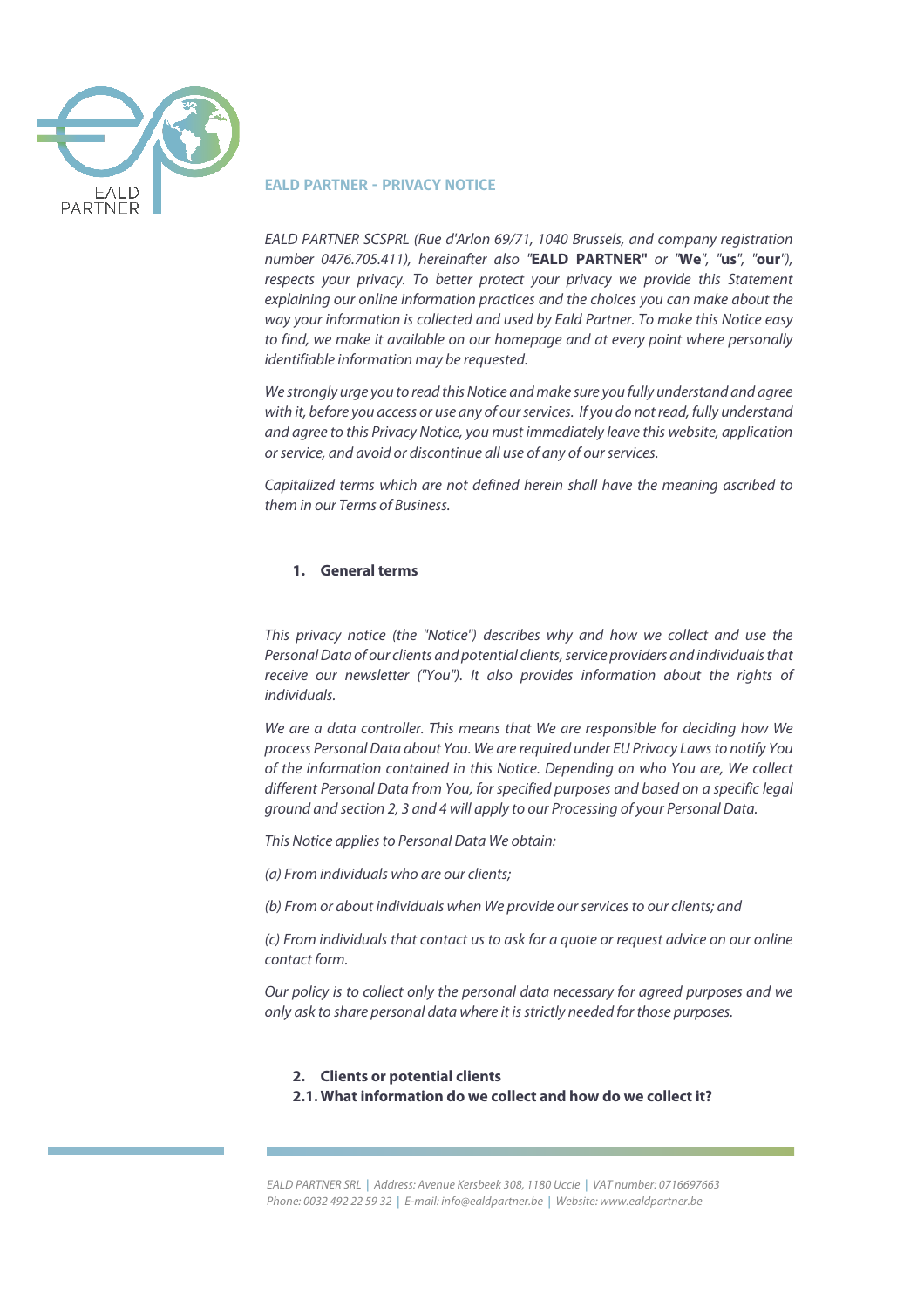

*If You are one of our clients or potential clients, We will collect the Personal Data We need in order to provide You our services. These may vary depending on which type of services We provide to You (accounting services, company law services, taxation services, general advice/assistance services).* 

*The Personal Data We collect from You can include: name; email address; telephone number; address; the organisation You belong; your job title; the VAT Number; a copy of your ID card; your bank account numbers. We collect the above Personal Data when You become one of our clients and You sign our terms of business, during meetings We have with You, by phone or by email in the course of our business, or when You contact us through our online contact form.* 

*We typically collect Personal Data directly from You or from the organization You belong (e.g., if You are an employee of our clients), in such a case under the assumption that specific measures have been put in place by such organizations to lawfully provide us with the your Personal Data.*

## **2.2. Why do we collect such information?**

*We use your Personal Data for the following purposes:*

*(a) Providing our professional services: We provide a diverse range of professional services. Some of our services require us to process personal data in order to provide advice and deliverables and to contact You about your accounting status*

*(b) Customer management: In order to provide optimal customer experience, we process personal data such as [identification data, electronic identification data,, [….] ] for the purpose of customer management and to allow You to access our online client area. We carry out this processing on the basis of our legitimate interest in knowing our customer and maintaining our relationship with you, with a view to providing a stellar customer experience.* 

*(c) Product development and improvement: Naturally we strive to always improve our services in order to make them fit our customers' needs. For this reason, and based on our legitimate interest in doing so, we process personal data such as Company name, email address, website URL, Name of the Person Representing your Company and draw*  insights in relation to possible improvements and to update You about relevant *information and send You our newsletter*

*(d) Compliance: to maintain appropriate business records, in the course of mandatory filings with authorities and public agencies in relation or connection to the services we provide our clients to, to comply with lawful requests by public authorities and to comply with applicable laws and regulations or as otherwise required by law.* 

*We do so because it is necessary to perform the contract We have with You or, in case of (d), to comply with a legal obligation.* 

*EALD PARTNER SRL* **|** *Address: Avenue Kersbeek 308, 1180 Uccle* **|** *VAT number: 0716697663 Phone: 0032 492 22 59 32* **|** *E-mail: info@ealdpartner.be* **|** *Website: www.ealdpartner.be*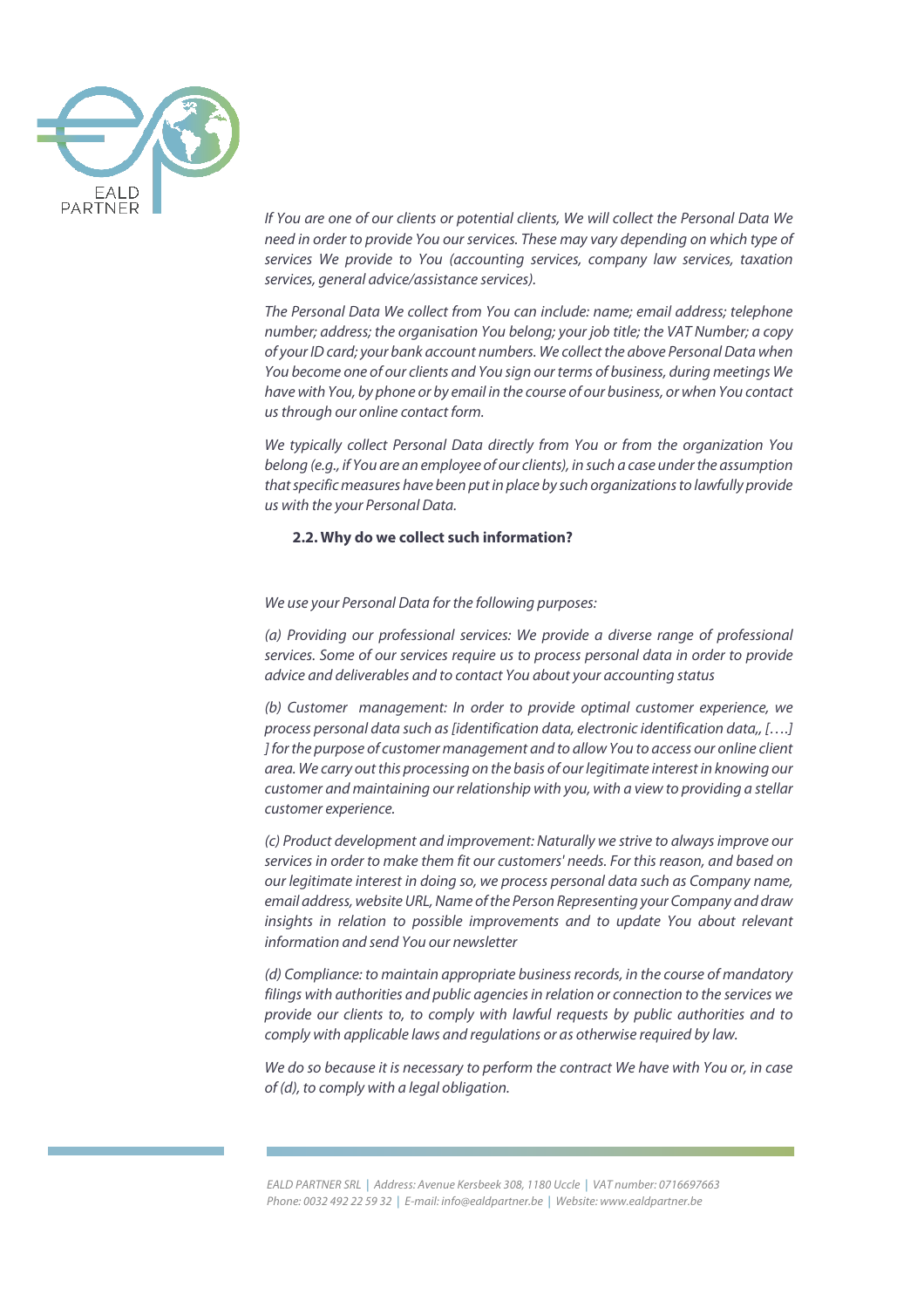

## **2.3.How long do we keep this information?**

*We keep your Personal Data for 10 years, in accordance with EU Anti-Money Laundering laws, after the end of our relationship.*

*If You are a potential client using our online contact form to request advice or a quote, We undertake, absent of any Processing activities within a period of 6 months, to delete the Personal Data We hold on You.* 

*We may retain electronic copies of files containing Personal Data created pursuant to automatic archiving or back-up procedures which cannot reasonably be deleted. In these cases, We shall ensure that the Personal Data are not further actively processed.* 

### **3. Individuals subscribing to our newsletter**

*When You subscribe to our newsletter, You provide us with your email address. We collect this Personal Data when You fill in our newsletter subscription page or You send us an email to express your interest.* 

*The newsletter allows us to inform You about indispensable accounting calendar dates and tax and accounting news.* 

*We do so based on your consent and We store your Personal Data as long as You don't withdraw it.* 

*However, We may retain your Personal Data for a longer period in order to comply with EU or national laws.* 

*We may retain electronic copies of files containing Personal Data created pursuant to automatic archiving or back-up procedures which cannot reasonably be deleted. In these cases, We shall ensure that the Personal Data are not further actively processed.* 

## **4. Our Service providers**

*If You are one of our service providers, We collect your name; email address; telephone number; address; VAT number; ID card; organisation You belong and job title.* 

*We do so in order to prepare, execute and terminate a contract We have with You.* 

*We Process your Personal data based either because those are necessary in the performance of a contract or because We have the legitimate interest to administer our business. In doing so, We considered your rights and expectations as a Data Subject and have assessed that your interest, fundamental rights and freedoms are not put at risks. We retain your Personal Data for 1 year.* 

*However, We may retain your Personal Data for a longer period in order to comply with EU or national laws. We may retain electronic copies of files containing Personal Data created pursuant to automatic archiving or back-up procedures which cannot reasonably be deleted. In these cases, We shall ensure that the Personal Data are not further actively processed.* 

## **5. Change of purpose**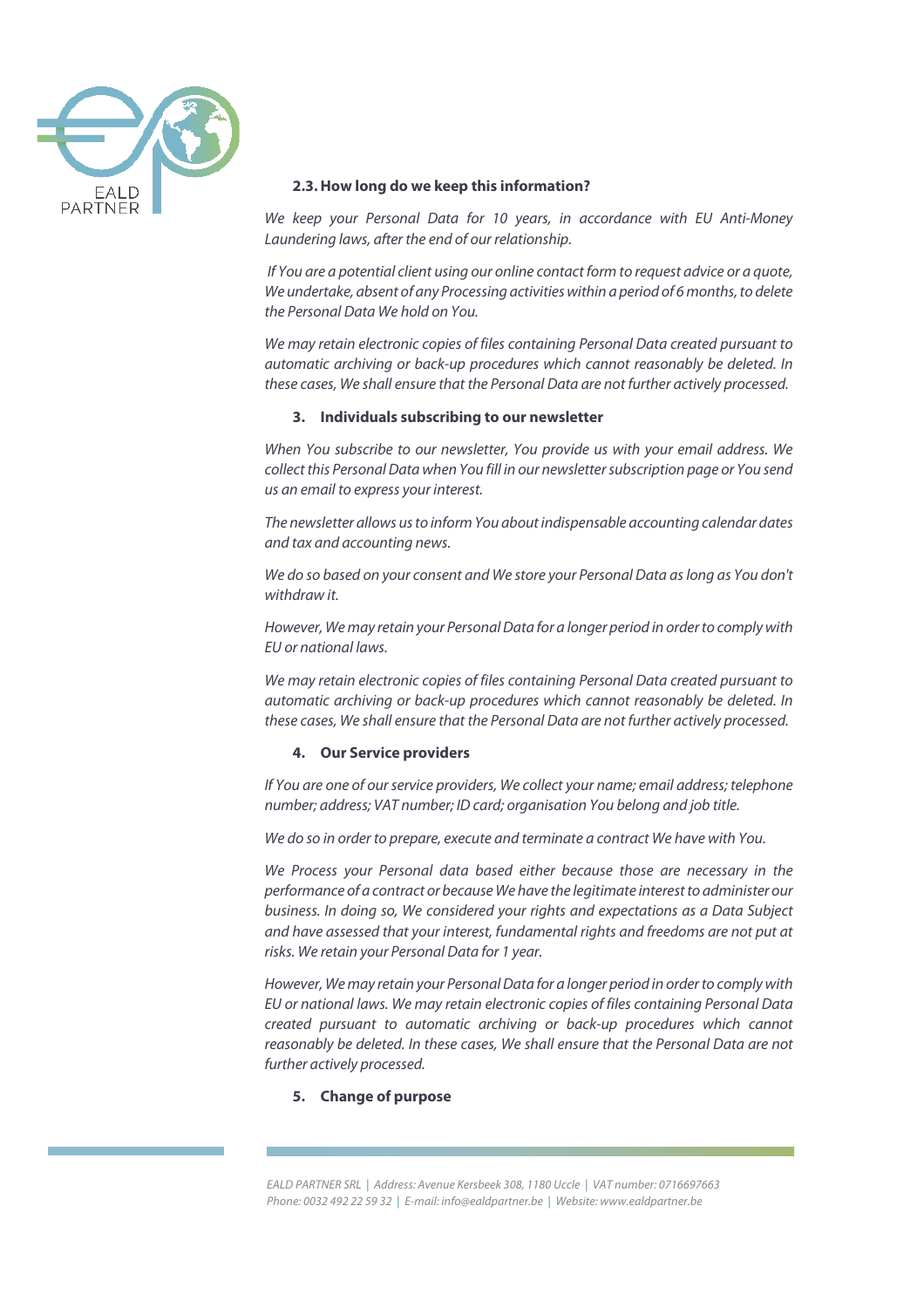

*We will only use your Personal Data for the purposes for which We collected it, unless We reasonably consider that We need to use it for another reason and that reason is compatible with the original purpose.* 

*If We need to use your Personal Data for an unrelated purpose, We will notify You and We will explain the legal basis which allows us to do so.* 

# **6. Which third-parties process your Personal Data and where are they transferred?**

*Eald Partner may share your Personal data with third parties (or otherwise allow them access to it) only in the following manners and instances:*

## **6.1. Third Party Services**

*In order to provide our services to You, We work with other companies and services providers. These include:* 

*(a) Fiduciaire Montgomery, our partner accountancy firm;* 

*(b) LogicalTIC, Logidrive, NoProbz and Winbooks, our IT services and software providers, managing our databases, IT systems, programs, and on-site IT systems;* 

*(c) FiduPress, our newsletter provider, managing the email subscriptions to the newsletter;* 

*(d) MailChimp, a third party providing email marketing services allowing us to communicate with You through the newsletter and EALD Partner announcements. MailChimp is located in the United States. Your Personal Data are transferred to, stored and processed in the United States and may be shared there. We have taken steps with MailChimp to ensure that the transfer of your Personal Data to MailChimp complies with EU Privacy Law. MailChimp participates in and has certified its compliance with the EU-U.S. Privacy Shield Framework. We have also signed a Data Processing Agreement incorporating Standard Contractual Clauses with MailChimp. If You would like to receive a copy of the agreement, You can contact us at privacy@ealdpartner.be. We do not use other third-parties to process your Personal Data or otherwise transfer Personal Data outside of the EEA and/or disclose your Personal Data to other recipients than those identified in this Notice. If We were to do so, We will comply with EU Privacy Law.* 

# **7.2. Law Enforcement, Legal Requests and Duties**

*Where permitted by local data protection laws, Eald Partner may disclose or otherwise allow others access to your Personal data pursuant to a legal request, such as a subpoena, legal proceedings, search warrant or court order, or in compliance with applicable laws, if we have a good faith belief that the law requires us to do so, with or without notice to you.*

*If warranted, we may also allow access to this information in special emergencies where physical safety is at risk. We reserve the right to disclose any personal data or other information obtained from or about you, to third parties in connection with a* 

*EALD PARTNER SRL* **|** *Address: Avenue Kersbeek 308, 1180 Uccle* **|** *VAT number: 0716697663 Phone: 0032 492 22 59 32* **|** *E-mail: info@ealdpartner.be* **|** *Website: www.ealdpartner.be*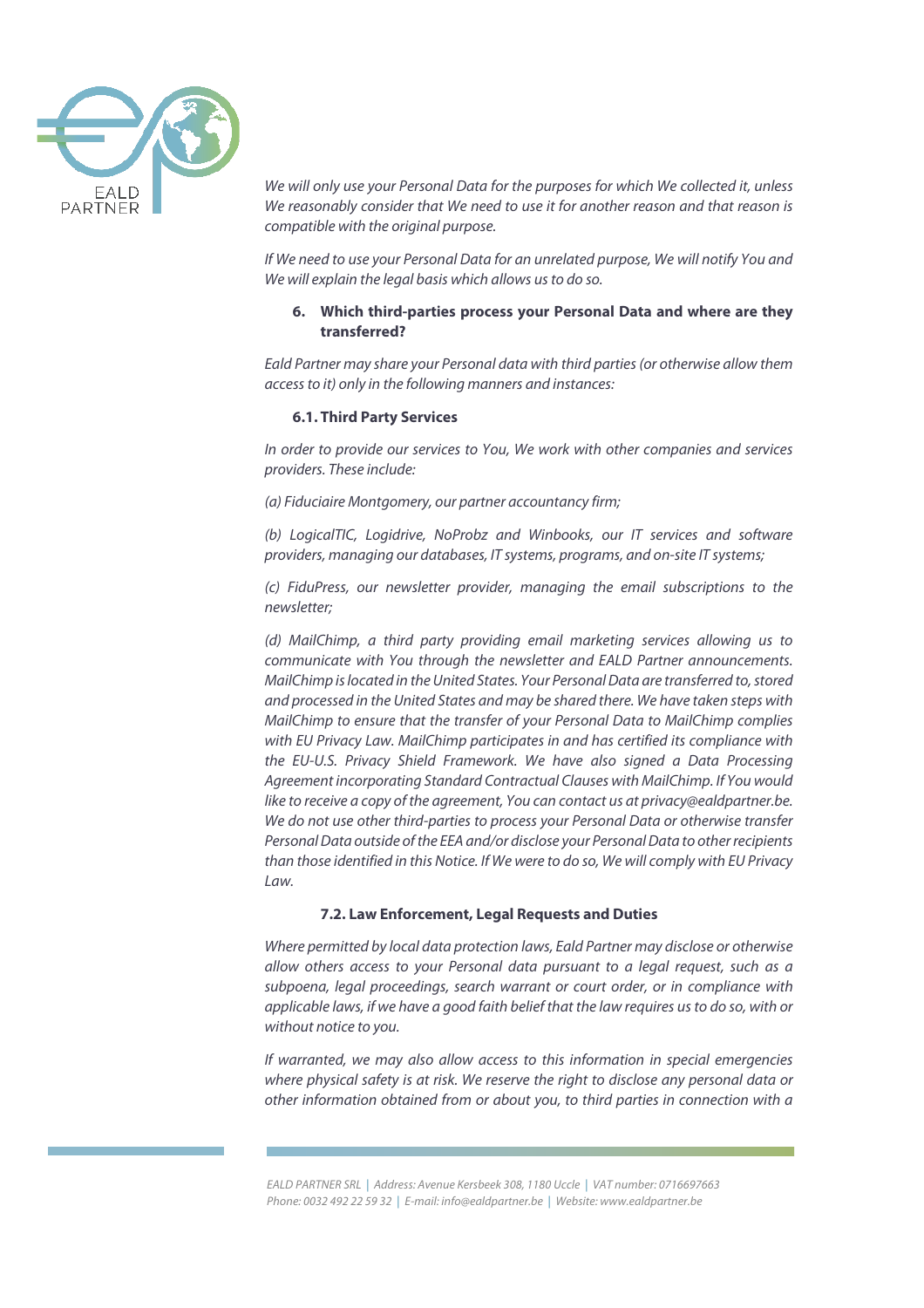

*merger, acquisition, bankruptcy or sale of all or substantially all of our assets, to the extent that this is necessary for the process.* 

#### **7. Data security**

*Your Personal Data are treated as confidential. In order to safeguard your Personal Data from unauthorized access, collection use, disclosure copying, modification, disposal or similar risks, We have put in place appropriate administrative, physical and technical measures, with all of our work be done through a fully encrypted server. We update and test our security technology on an ongoing basis.* 

*We restrict access to your Personal Data to those employees and staff who need to know that information to provide benefits or services to You.* 

*In addition, We train our staff about the importance of confidentiality and maintaining the privacy and security of your information. We commit to taking appropriate disciplinary measures to enforce our staff' privacy responsibilities.* 

#### **8. Your rights in connection with Personal Data**

*Under certain circumstances, under EU Privacy Law, You have the right to:* 

*(a) Request access to your Personal Data. This enables to receive a copy of the Personal Data We hold about You and to check that We are lawfully Processing it.* 

*(b) Request correction of the Personal Data that We hold about You. This enables You to have any incomplete or inaccurate information We hold about You corrected.* 

*(c) Request erasure of your Personal Data. This enables You to ask us to delete or remove Personal Data where there is no good reason for us continuing to process it. You also have the right to ask us to delete or remove your Personal Data where You have exercised your right to object to Processing (see below).* 

*(d) Request the restriction of Processing of your Personal Data. This enables You to ask us to suspend the Processing of Personal Data about You, for example if You want us to establish its accuracy or the reason for Processing it.* 

*(e) Request the transfer of your Personal Data to another party (right to data portability).* 

*To exercise your rights as Data Subject, make queries or complaints, please contact privacy@ealdpartner.be.*

*When You provided your consent to the collection, Processing and transfer of your Personal Data for a specific purpose, You have the right to withdraw your consent for that specific Processing at any time.* 

*When We process your Personal Data based on our legitimate interest (or those of a third party), You have the right to object to such Processing.* 

*To withdraw your consent or object to the Processing, please e-mail us at privacy@ealdpartner.be.* 

*EALD PARTNER SRL* **|** *Address: Avenue Kersbeek 308, 1180 Uccle* **|** *VAT number: 0716697663 Phone: 0032 492 22 59 32* **|** *E-mail: info@ealdpartner.be* **|** *Website: www.ealdpartner.be*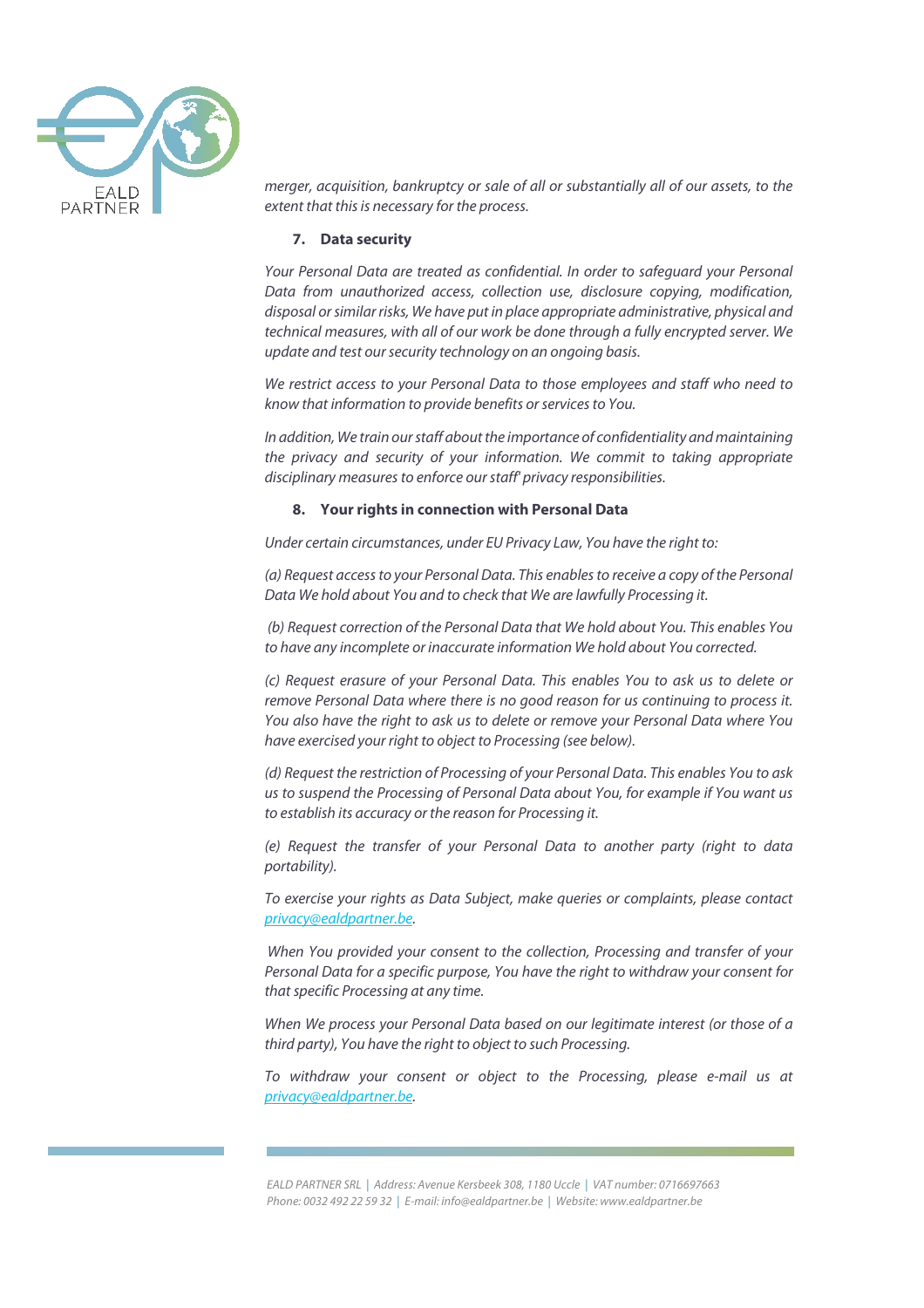

*If You are dissatisfied with any aspect of our handling of your Personal Data, You have the right to make a complaint at any time to the relevant Supervisory Authority.* 

#### **9. Use of Cookies and Other Tracking Technologies**

*We process information about visits to our website, the web pages visited, the date and time of access, domain name of the user and of the searches performed. Such information includes Personal Data. We use this information for internal purposes to compile aggregate statistical data about users' browsing actions and patterns and to estimate our audience size and usage patterns. We obtain information by installing "cookies".* 

*Please note that Third Party Services placing cookies or utilizing other tracking technologies through our Services may have their own policies regarding how they collect and store information. Such practices are not covered by our Privacy Statement and we do not have any control over them.* 

## **9.1. Cookies**

- *9.1.1. Our website uses cookies, pixel tags and other forms of identification and local storage (together referred to as "tags/files" hereunder) to distinguish you from other users of the website and of websites of our network. This helps us provide you with a good experience when you browse the website and websites of our network and also allows us to improve our website and our services.*
- *9.1.2. In many cases, these tags/files lead to the use of your device's processing or storage capabilities. Some of these tags/files are set by Eald Partner itself, others by third parties; some only last as long as your browser session, while others can stay active on your device for a longer period of time.*
- *9.1.3. These tags/files can fall into several categories: (i) those that are necessary for functionality or services that you request or for the transmission of communications (functionality tags/files); (ii) those that we use to carry out website performance and audience metrics (analytics tags/files) and (iii) the rest (tracking across a network of other websites, advertising, etc.) (other tags/files).*
- *9.1.4. Internet browsers allow you to change your cookie settings, for instance to block certain kinds of cookies or files. You can therefore block cookies by activating the setting on your browser that allows you to refuse the setting of all or some cookies. However, if you use your browser settings to block all cookies, you may not be able to access all or parts of the website, due to the fact that some may be functionality cookies. For further information about deleting or blocking cookies, please visit: http://www.aboutcookies.org*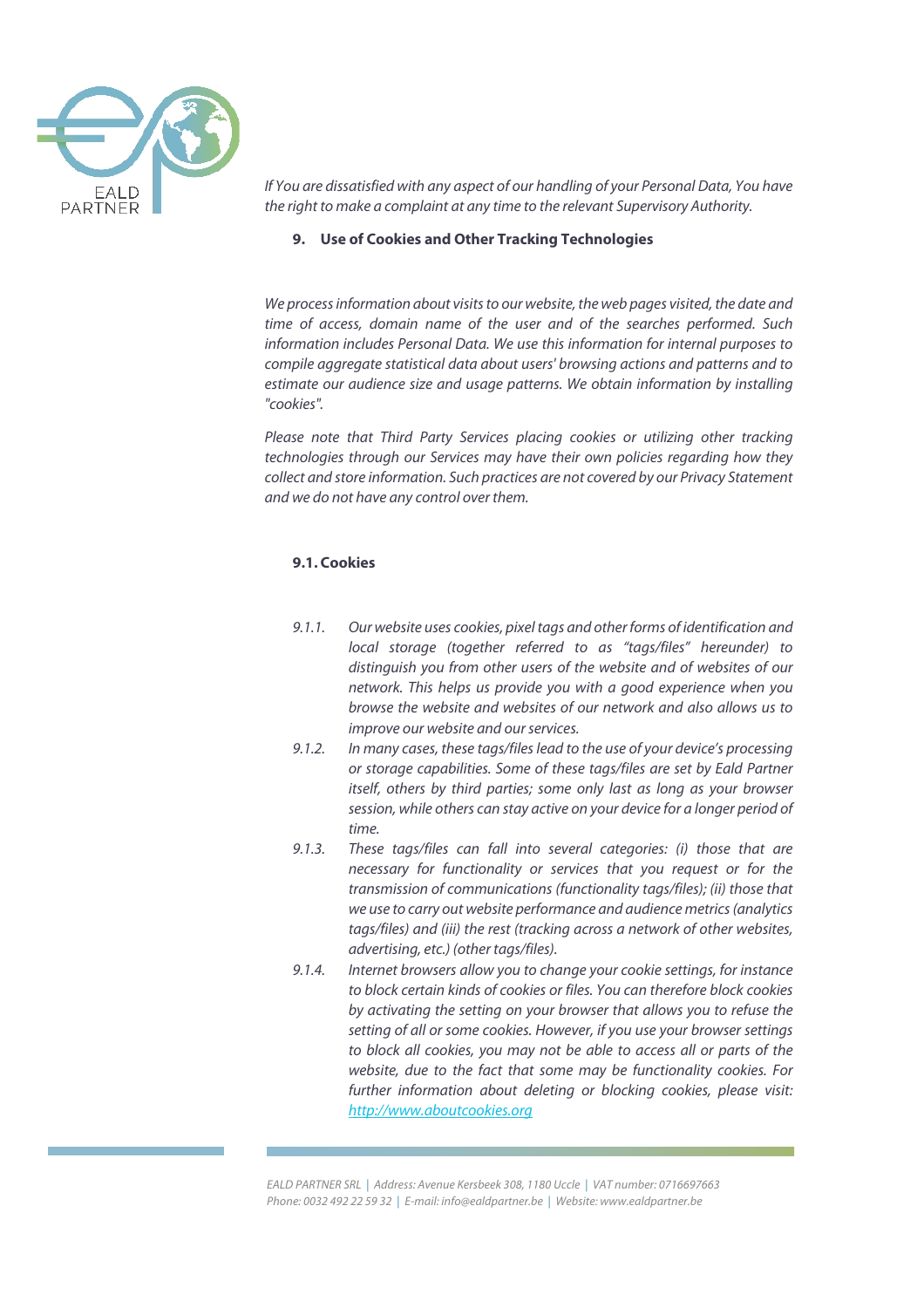

- *9.1.5. Functionality and analytical tags/files do not require your consent. For analytical and other tags/files, however, we request your consent before placing them on your device. You can give your consent by allowing cookies in your browser settings, by continuing to use our website, or by clicking on the appropriate button on the banner displayed to you.*
- *9.2. We use the following cookies on our website:*
- *9.2.1. Eald Partner's own cookies:* 
	- *Strictly necessary cookies. These are cookies that are required for the operation of our website. They include, for example, cookies that enable you to log into secure areas of our website.*
	- *Analytical/performance cookies. They allow us to recognise and count the number of visitors and to see how visitors move around our website when they are using it. This helps us to improve the way our website works, for example, by ensuring that users are finding what they are looking for easily.*
- *9.2.2. Google Analytics: a tool that allows us to assess how you and other web users use this website, and this information is essential in helping us to continuously improve our website's functionality. They can be preserved from 30 minutes to 2 years.*
- *9.2.3. Other Targeting cookies***.** *These cookies are set by our third-party advertising partners. These may be used to create a profile of your interests and therefore present you with relevant ads on other sites that you visit. These uniquely identify your browser and device; should you choose not to allow these cookies, our targeted advertising will no longer apply to you.*

# **10. Changes to Notice**

*We may revise this Notice from time to time and any revisions will be made available to You via our website.* 

**11. Our contact details**